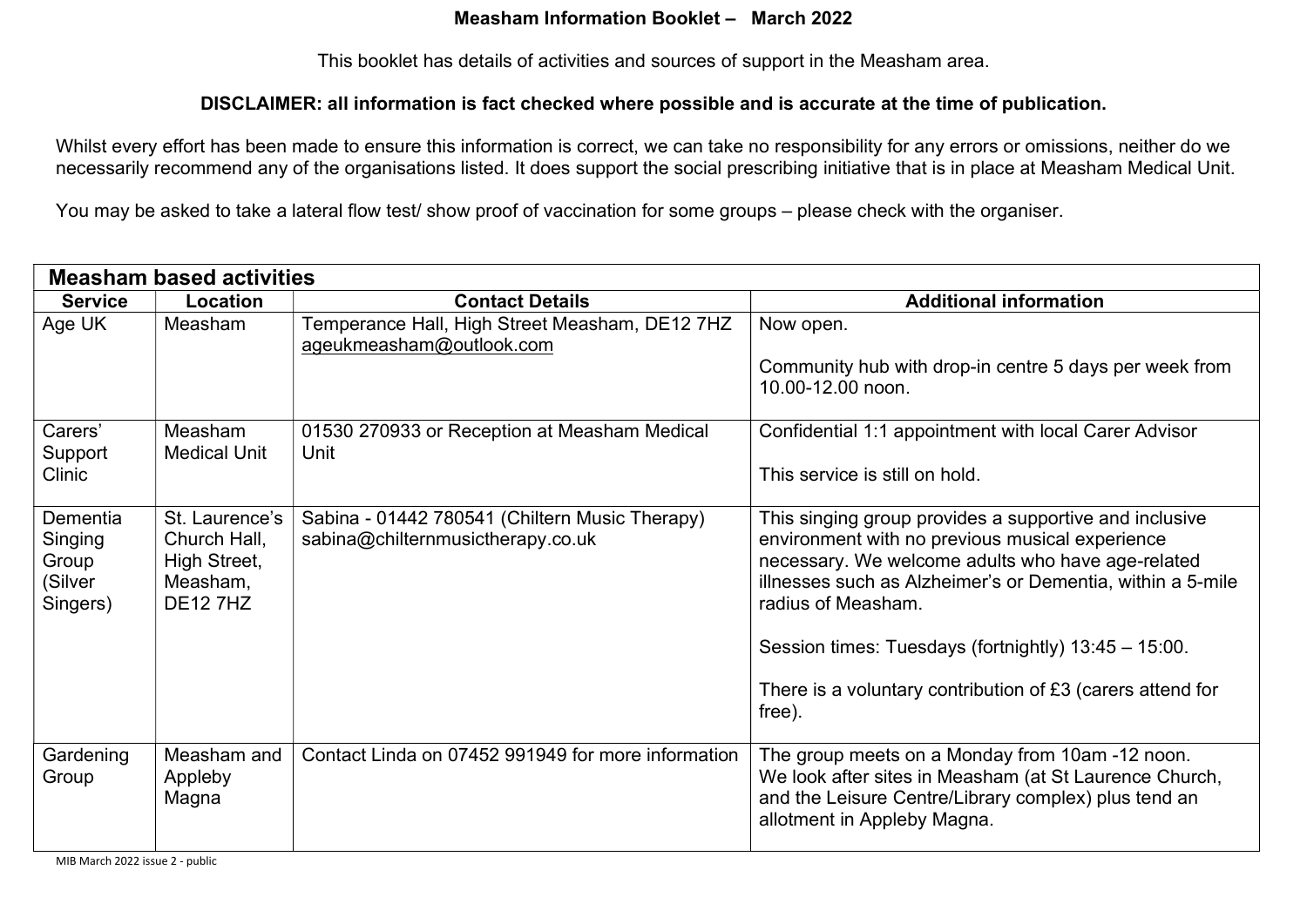|                                     |                                                           |                                                                        | Gardening provides outdoor exercise, contributing to<br>individual mental and physical good health.<br>Members also have the satisfaction of seeing the difference<br>they make to Measham's 'green' environment.<br>There is the opportunity, in a friendly, sociable group, to<br>learn more about gardening and plants and also to grow<br>vegetables and fruit for individual and community benefit.<br>The Group has a small supply of basic equipment for<br>members' use.<br>We usually visit the Age UK Cafe on Measham High St to<br>finish the session with a restorative 'cuppa' (at own cost).                               |
|-------------------------------------|-----------------------------------------------------------|------------------------------------------------------------------------|------------------------------------------------------------------------------------------------------------------------------------------------------------------------------------------------------------------------------------------------------------------------------------------------------------------------------------------------------------------------------------------------------------------------------------------------------------------------------------------------------------------------------------------------------------------------------------------------------------------------------------------|
| Measham<br><b>Baptist</b><br>Church | Chapel Street,<br>Measham,<br><b>DE127JD</b>              | www.meashambaptistchurch.com                                           | Please see website for activities                                                                                                                                                                                                                                                                                                                                                                                                                                                                                                                                                                                                        |
| Measham<br>Leisure<br>Centre        | 22 High St,<br>Measham,<br>Swadlincote<br><b>DE12 7HR</b> | https://www.nwleics.gov.uk/pages/meashamlc<br>Enquiries - 01530 274061 | Measham Leisure Centre reopened on Saturday<br>$12th$ February 2022 and facilities are now available both<br>indoors and outdoors.<br>Fitness classes are available from Monday to Sunday.<br>Please check the website or contact the leisure centre for<br>details of times, prices and how to book.<br>Walking football is held on Tuesday, Wed and Friday from<br>11.30am-12.30pm<br>Forever fit 50+ - Thursday 11.30- 12.30<br>Seated aerobics is on hold but it is hoped that it will restart<br>soon<br>Steady steps currently being held at St Lawrences church<br>hall but will return to the leisure centre for the next cycle. |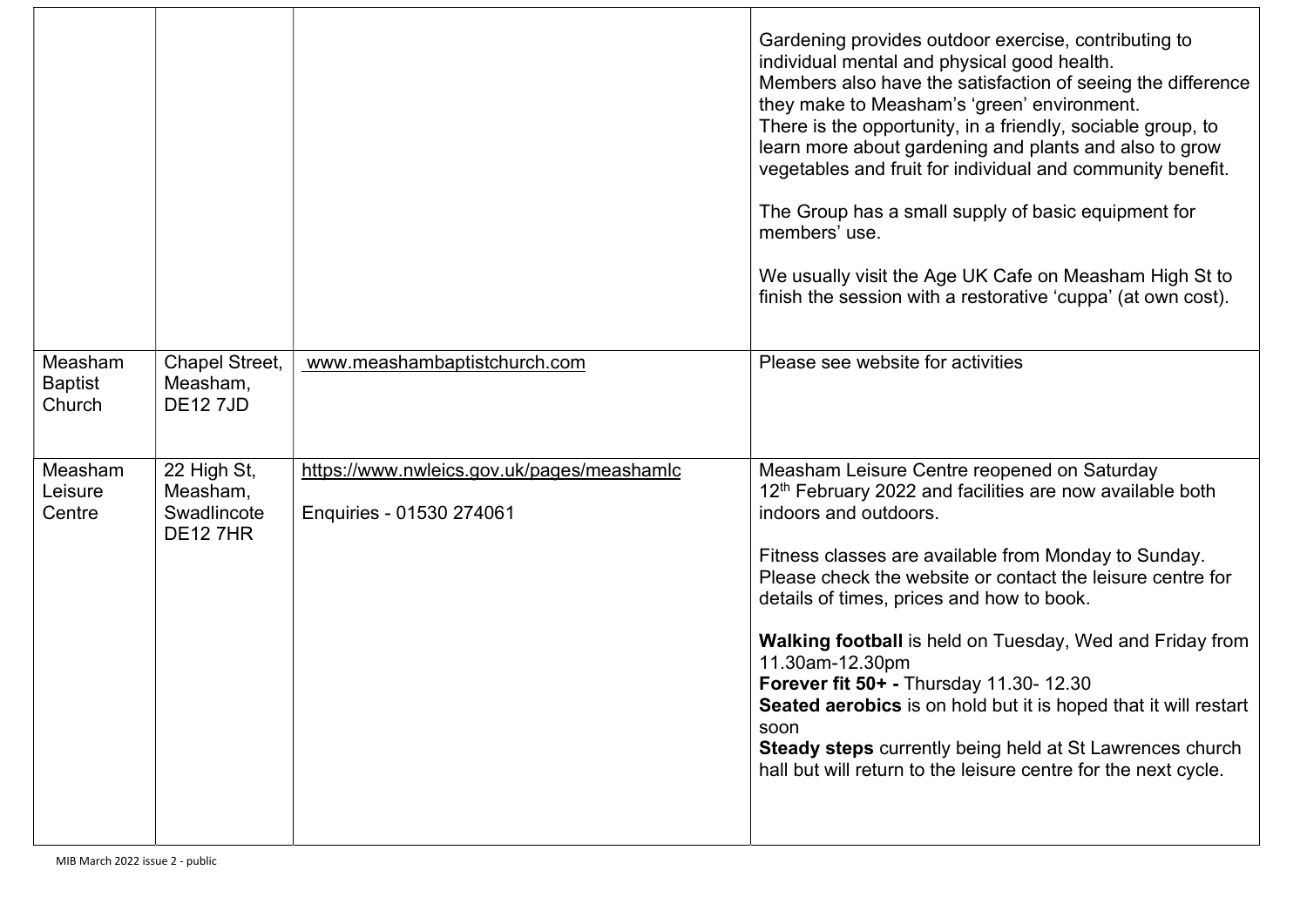| Measham | 6 High Street, | https://www.leicestershire.gov.uk/leisure-and-     | Opening hours at present are:                                      |
|---------|----------------|----------------------------------------------------|--------------------------------------------------------------------|
| Library | Measham,       | community/libraries/find-a-library/measham-library | Tuesday 10.00-19.00                                                |
|         | <b>DE127HR</b> |                                                    | Thursday 10.00 -13.00                                              |
|         |                | Contact - 0116 3053709 during opening hours        | Friday $10.00 - 17.00$                                             |
|         |                |                                                    | Saturday 10.00 -13.00                                              |
|         |                | https://www.facebook.com/MeashamCommunityLibra     |                                                                    |
|         |                | <u>ry/</u>                                         | A variety of groups are usually held at the library. These         |
|         |                |                                                    | include:                                                           |
|         |                |                                                    | Art Group for Mental Health is a closed group with limited         |
|         |                |                                                    | numbers, which usually takes place on Thursday                     |
|         |                |                                                    | afternoons. This group is not taking any new members at            |
|         |                |                                                    | the moment.                                                        |
|         |                |                                                    |                                                                    |
|         |                |                                                    | Knit & Natter. There are 2 groups now running; Monday              |
|         |                |                                                    | morning from $10.00 - 12.00$ noon and Thursday evening             |
|         |                |                                                    | from 19.00 to 21.00. It is more about the Natter than the          |
|         |                |                                                    | Knit, and welcomes all abilities. No need to book. The fee is      |
|         |                |                                                    | £3.00 which includes tea/coffee and biscuits.                      |
|         |                |                                                    |                                                                    |
|         |                |                                                    | <b>Rhyme Time</b> (Fridays from $10.30 - 11.30$ ). This is a drop- |
|         |                |                                                    | in, open group for mums and tots held in the Children's            |
|         |                |                                                    | area.                                                              |
|         |                |                                                    | Book Club. Takes place on Friday mornings from 10.00 -             |
|         |                |                                                    | 12.00. The group is currently full but the library is hoping to    |
|         |                |                                                    | add an additional group. Please contact the library for            |
|         |                |                                                    | details or to register an interest.                                |
|         |                |                                                    |                                                                    |
|         |                |                                                    | More than Books - monthly talks are held, usually on the           |
|         |                |                                                    | third Tuesday of each month (evening). Topics include              |
|         |                |                                                    | flower arranging, bee keeping and sausage making;                  |
|         |                |                                                    | entrance fee £3. Please contact the library for details.           |
|         |                |                                                    |                                                                    |
|         |                |                                                    | The seated public area with newspapers will be reinstated          |
|         |                |                                                    | at some point so anyone can come in and catch up with the          |
|         |                |                                                    | local news.                                                        |
|         |                |                                                    |                                                                    |
|         |                |                                                    | *See separate entry for the Stroke and Disability Club             |
|         |                |                                                    |                                                                    |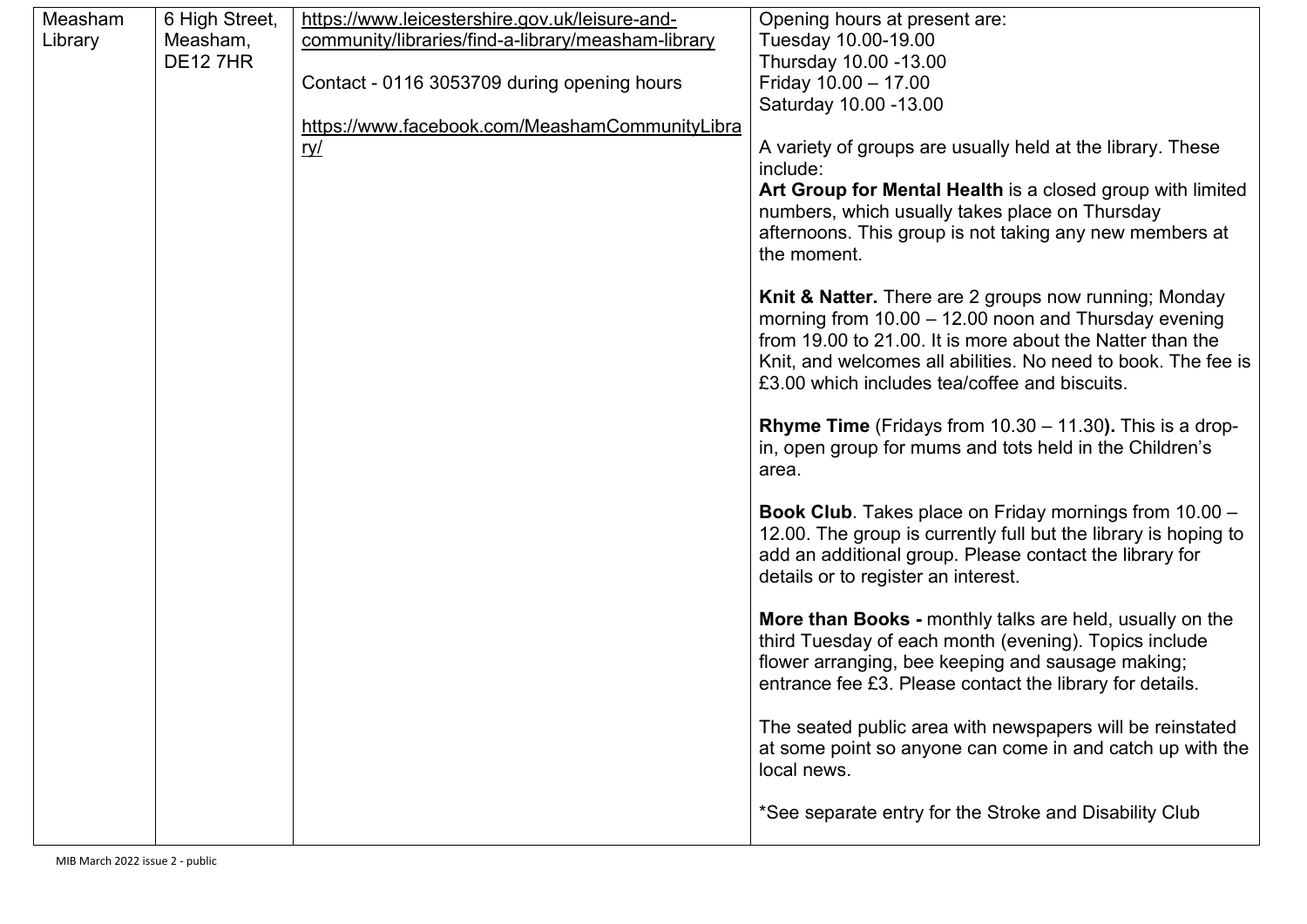| Measham<br>Youth<br>Centre<br>(Youth Club)              | 19, Bosworth<br>Road<br>Measham<br><b>DE127LG</b>                                 | http://meashamyouthcentre.co.uk/<br>https://www.facebook.com/meashamyouthclub/                                                                | Please see links                                                                                                                                                                                                                                                                                                                                                                                                                                                                                                                                                                                             |
|---------------------------------------------------------|-----------------------------------------------------------------------------------|-----------------------------------------------------------------------------------------------------------------------------------------------|--------------------------------------------------------------------------------------------------------------------------------------------------------------------------------------------------------------------------------------------------------------------------------------------------------------------------------------------------------------------------------------------------------------------------------------------------------------------------------------------------------------------------------------------------------------------------------------------------------------|
| Saint<br>Lawrence<br>Church                             | St. Laurence<br>Church, High<br>Street,<br>Measham,<br><b>DE127HZ</b>             | https://www.stlaurencechurchmeasham.org.uk/                                                                                                   | Please see website for activities                                                                                                                                                                                                                                                                                                                                                                                                                                                                                                                                                                            |
| *Stroke and<br><b>Disability</b><br>Club                | Measham<br>Community<br>Library, 6<br>High Street,<br>Measham,<br><b>DE12 7HR</b> | For more details contact Nesta Rosser on 07807<br>376457                                                                                      | This is a social group for people and their carers who have<br>suffered a stroke, have M.S, dementia or other disabilities.<br>£3 charge per session which take place each Wednesday<br>from $13.00 - 15.00$ .                                                                                                                                                                                                                                                                                                                                                                                               |
| <b>The</b><br>Conservatio<br>n Volunteers<br><b>TCV</b> | Meets at:<br>Millennium<br>Green,<br>Wilkes Ave,<br>Measham<br><b>DE127HU</b>     | Ben Woolley - https://www.tcv.org.uk/<br>Ben: 07740 899 718 or ben.woolley@tcv.org.uk<br>https://www.tcv.org.uk/midlands/tcv-national-forest/ | The group is working on the creation and maintenance of a<br>community garden in Measham helping to connect people<br>with green spaces through food growing and engaging with<br>nature. This helps to improve both health and the<br>environment at the same time.<br>Experienced leaders guide you through a range of practical<br>projects, giving you the opportunity to tackle physical jobs<br>in the outdoors – improving your strength and stamina,<br>boosting your practical skills and confidence and benefitting<br>your local green spaces.<br>Weekly sessions - Thursday 10.00am - 12.00 noon |
| Wellbeing<br><b>Walks</b><br>(longer)                   | The walks<br>start from<br>various<br>locations in                                | Contact Val or Ian on 07956 299700 or<br>email ian53220@gmail.com                                                                             | Well-being walks offer an opportunity for exercise and fresh<br>air, connecting with the outdoors and other like-minded<br>people.                                                                                                                                                                                                                                                                                                                                                                                                                                                                           |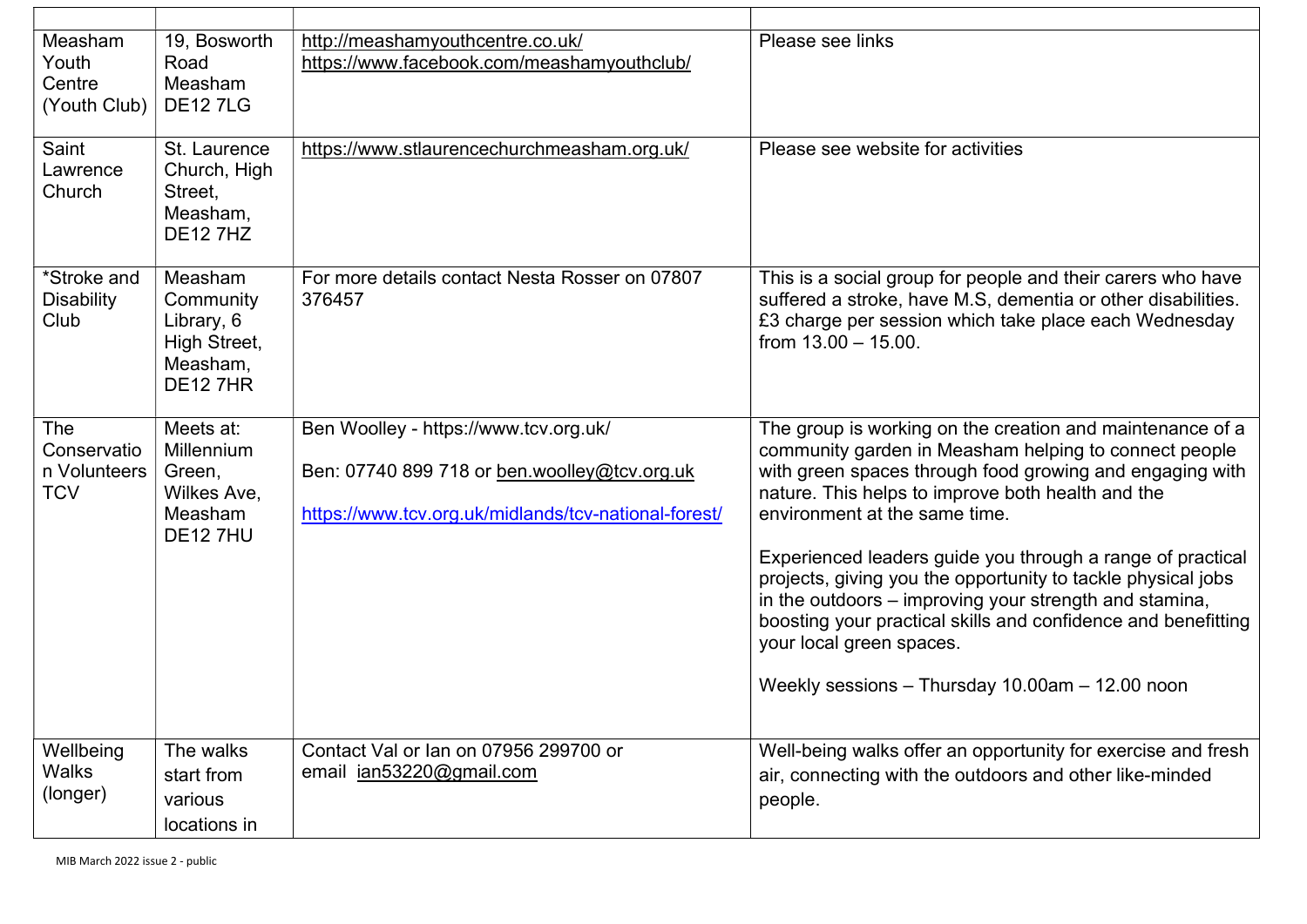|                                      | the area.                                                                                   |                                                                                                                     | The longer walks take place on Thursdays at 10.30 and<br>lasts for around 1.5<br>We always aim for a cafe stop when possible.<br>There is a three-monthly programme available on request<br>and posters can be found in Measham Community<br>Library, Chemist, Age Concern, Measham Medical Unit and<br>Measham Leisure Centre.<br>Regularly updates can be found on Measham Community<br>Facebook Page                            |
|--------------------------------------|---------------------------------------------------------------------------------------------|---------------------------------------------------------------------------------------------------------------------|------------------------------------------------------------------------------------------------------------------------------------------------------------------------------------------------------------------------------------------------------------------------------------------------------------------------------------------------------------------------------------------------------------------------------------|
| Wellbeing<br><b>Walks</b><br>(short) | Meets at Pegs<br>Close Car<br>Park,<br>Measham                                              | $Liz - 07922$ 106446                                                                                                | A gentle short walk for approx. 30 mins - 45 minutes with<br>the opportunity to socialise followed by a coffee and chat at<br>Age UK.<br>Tuesdays and Thursdays at 10am.                                                                                                                                                                                                                                                           |
| <b>Surrounding villages</b>          |                                                                                             |                                                                                                                     |                                                                                                                                                                                                                                                                                                                                                                                                                                    |
| Ashby U3A                            | Congregation<br>al Church,<br>Kilwardby<br>Street, Ashby<br>de la Zouch,<br><b>LE65 2FQ</b> | http://www.ashbyu3a.co.uk/<br>Secretary - Anne Donegan<br>secretary@ashbyu3a.co.uk<br>01283 760348                  | Monthly meetings take place at 2 pm on the fourth Tuesday<br>of the month at the Congregational Church, Kilwardby St,<br>Ashby. Further details be found on the website:<br>https://www.ashbyu3a.co.uk/generic.php?file=meeting ctrl.<br><b>CSV</b><br>The Ashby U3A website contains information on a variety<br>of groups; please contact the group leaders for further<br>information:<br>https://www.ashbyu3a.co.uk/groups.php |
| Phoenix<br>Children's<br>Foundation  | Packington                                                                                  | The Stables, Babelake Street, Packington, Ashby-de-<br>la-Zouch, Leicestershire, LE65 1WD<br>www.phoenixcharity.org | To enhance the quality of life for children and their families<br>living with illness, disability or lack of opportunity by;                                                                                                                                                                                                                                                                                                       |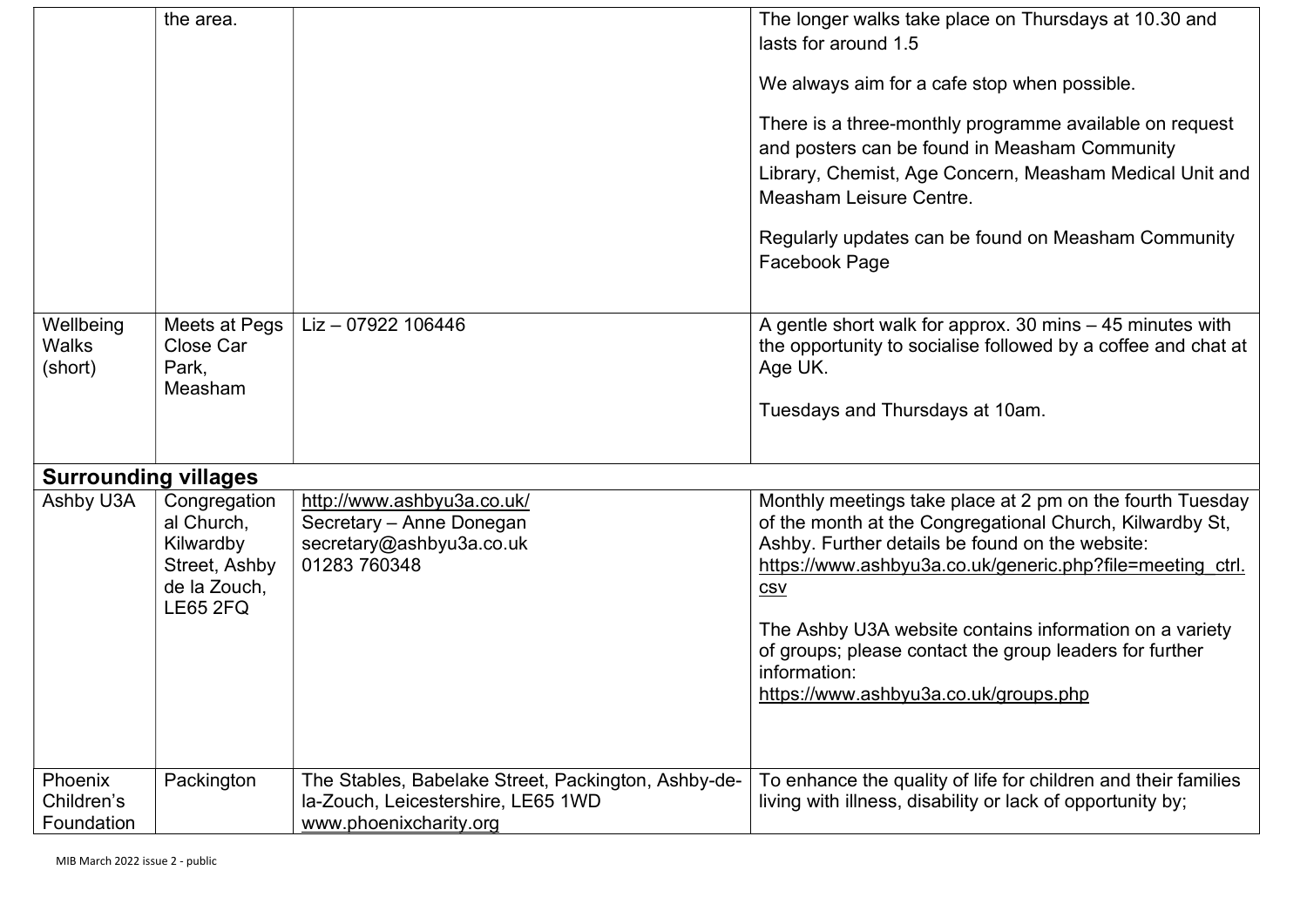|                                                                                                                                                                                                                                                                                                                                                                                                                                                                                               |                                                                                               | 01530 382 116           | - Visiting special schools and care homes to provide                                                                                                                                                                                                                               |  |  |
|-----------------------------------------------------------------------------------------------------------------------------------------------------------------------------------------------------------------------------------------------------------------------------------------------------------------------------------------------------------------------------------------------------------------------------------------------------------------------------------------------|-----------------------------------------------------------------------------------------------|-------------------------|------------------------------------------------------------------------------------------------------------------------------------------------------------------------------------------------------------------------------------------------------------------------------------|--|--|
|                                                                                                                                                                                                                                                                                                                                                                                                                                                                                               |                                                                                               | info@phoenixcharity.org | petting opportunities                                                                                                                                                                                                                                                              |  |  |
|                                                                                                                                                                                                                                                                                                                                                                                                                                                                                               |                                                                                               |                         | - Provide equipment and/or grants for eligible applicants                                                                                                                                                                                                                          |  |  |
|                                                                                                                                                                                                                                                                                                                                                                                                                                                                                               |                                                                                               |                         | - Offer educational/therapeutic opportunities on and off site                                                                                                                                                                                                                      |  |  |
|                                                                                                                                                                                                                                                                                                                                                                                                                                                                                               |                                                                                               |                         | We are an outdoor enrichment-based facility offering a host<br>of pre-arranged activities including:<br><b>Monday Mental Health Adult Group</b><br>Day schemes for Special Needs & Disabled Children<br><b>Half Term &amp; Summer SEND Clubs</b><br>Dementia Picnics/Afternoon Tea |  |  |
|                                                                                                                                                                                                                                                                                                                                                                                                                                                                                               |                                                                                               |                         |                                                                                                                                                                                                                                                                                    |  |  |
|                                                                                                                                                                                                                                                                                                                                                                                                                                                                                               | On-Line/ virtual support/ activities - may change post COVID<br><b>Measham Parish Council</b> |                         |                                                                                                                                                                                                                                                                                    |  |  |
|                                                                                                                                                                                                                                                                                                                                                                                                                                                                                               | https://www.meashamparishcouncil.gov.uk/                                                      |                         |                                                                                                                                                                                                                                                                                    |  |  |
|                                                                                                                                                                                                                                                                                                                                                                                                                                                                                               | Community Directory - https://www.meashamparishcouncil.gov.uk/findmynearest.html              |                         |                                                                                                                                                                                                                                                                                    |  |  |
| Clerk: Dawn Roach<br>C/O Measham Leisure Centre                                                                                                                                                                                                                                                                                                                                                                                                                                               |                                                                                               |                         |                                                                                                                                                                                                                                                                                    |  |  |
| 01530 589583                                                                                                                                                                                                                                                                                                                                                                                                                                                                                  |                                                                                               |                         |                                                                                                                                                                                                                                                                                    |  |  |
| <b>Leicestershire Communities</b>                                                                                                                                                                                                                                                                                                                                                                                                                                                             |                                                                                               |                         |                                                                                                                                                                                                                                                                                    |  |  |
| https://www.leicestershirecommunities.org.uk/                                                                                                                                                                                                                                                                                                                                                                                                                                                 |                                                                                               |                         |                                                                                                                                                                                                                                                                                    |  |  |
| Leicestershire County Council is committed to working in partnership with communities to improve the lives of people living or working in<br>Leicestershire. The Leicestershire Communities website is a resource which provides a range of useful information to help local people to actively<br>participate in their communities. This includes individuals, i.e., residents who live in Leicestershire, as well as community groups who provide<br>services for people in Leicestershire. |                                                                                               |                         |                                                                                                                                                                                                                                                                                    |  |  |
|                                                                                                                                                                                                                                                                                                                                                                                                                                                                                               |                                                                                               |                         |                                                                                                                                                                                                                                                                                    |  |  |
| <b>First Contact Plus</b><br>http://www.firstcontactplus.org.uk/                                                                                                                                                                                                                                                                                                                                                                                                                              |                                                                                               |                         |                                                                                                                                                                                                                                                                                    |  |  |
| First Contact Plus is an online tool which helps adults in Leicestershire find information about a range of services all in one place.<br>The initiative ellews residents who require help with one are number of isques to essesse a sateleaus of information, advise, help and support                                                                                                                                                                                                      |                                                                                               |                         |                                                                                                                                                                                                                                                                                    |  |  |

The initiative allows residents who require help with one or a number of issues to access a catalogue of information, advice, help and support.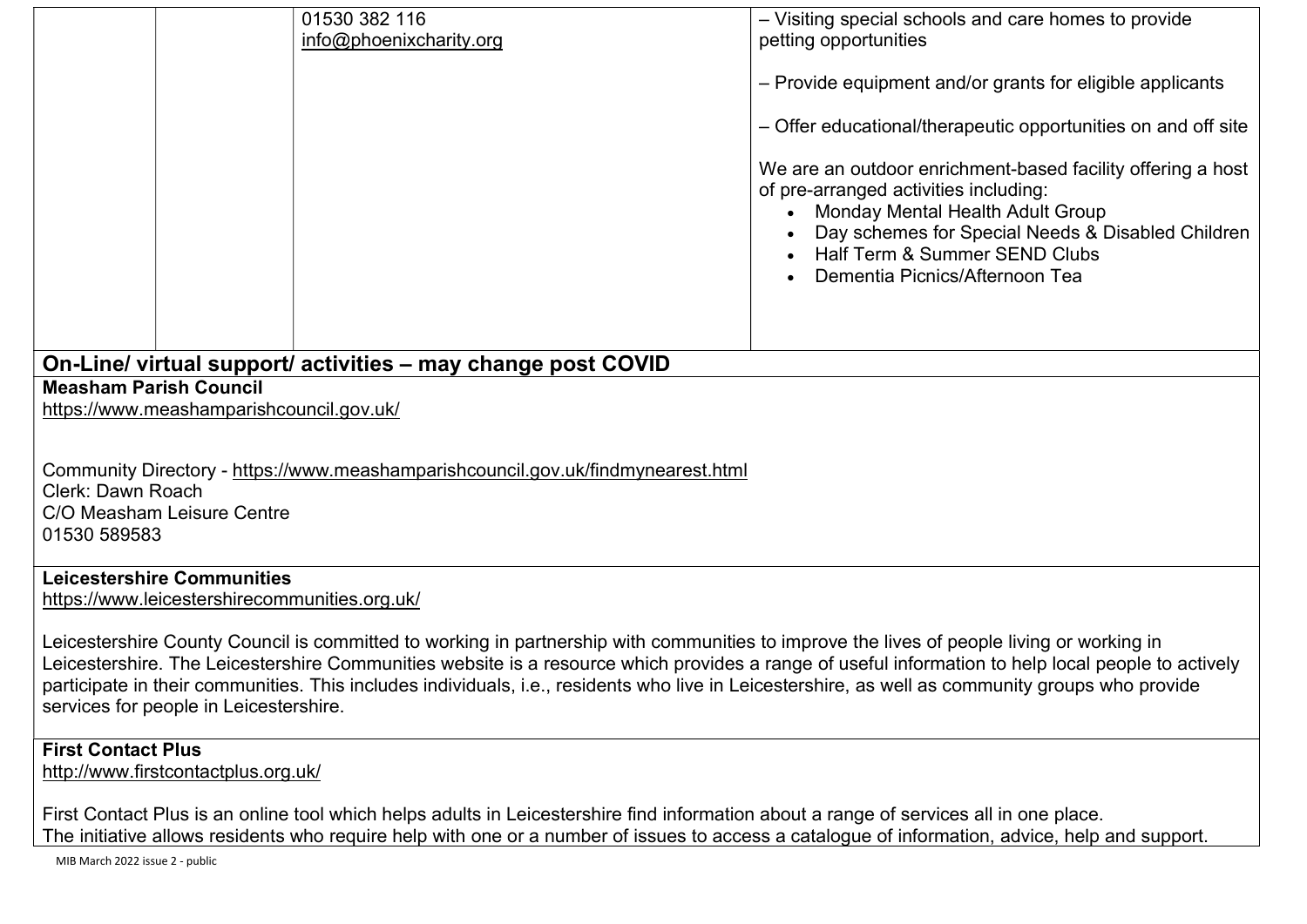Information and resources on housing, health, living independently, money advice, work, security and other topics that assist the county's residents can be found on this site.

First Contact Plus is delivered by Leicestershire County Council in partnership with GPs, the police, health organisations, voluntary groups and social care departments, district & borough councils who are helping adults across the county by working together to make access to services much easier.

Leicestershire County Council https://www.leicestershire.gov.uk/

## Mental health and wellbeing

https://www.leicestershire.gov.uk/taxonomy/term/10006

#### Leisure and community

https://www.leicestershire.gov.uk/leisure-and-community

# Local Area Coordinators (Leisure and community - community safety)

A model of support which focuses on identifying and supporting those who need help before they hit crisis and working towards building an inclusive supportive community around them'.

https://www.leicestershirecommunities.org.uk/csi/local-area-coordination.html

## Coronavirus (COVID-19)

https://www.leicestershire.gov.uk/coronavirus-covid-19

#### Leicestershire's Community Hub

https://www.leicestershire.gov.uk/coronavirus-covid-19/how-to-find-help

Customer Service Centre on 0116 305 0004

Leicestershire Adult Learning Courses – GoLearn! https://www.leicestershire.gov.uk/education-and-children/adult-education

## Leicestershire Libraries

https://www.leicestershire.gov.uk/leisure-and-community/libraries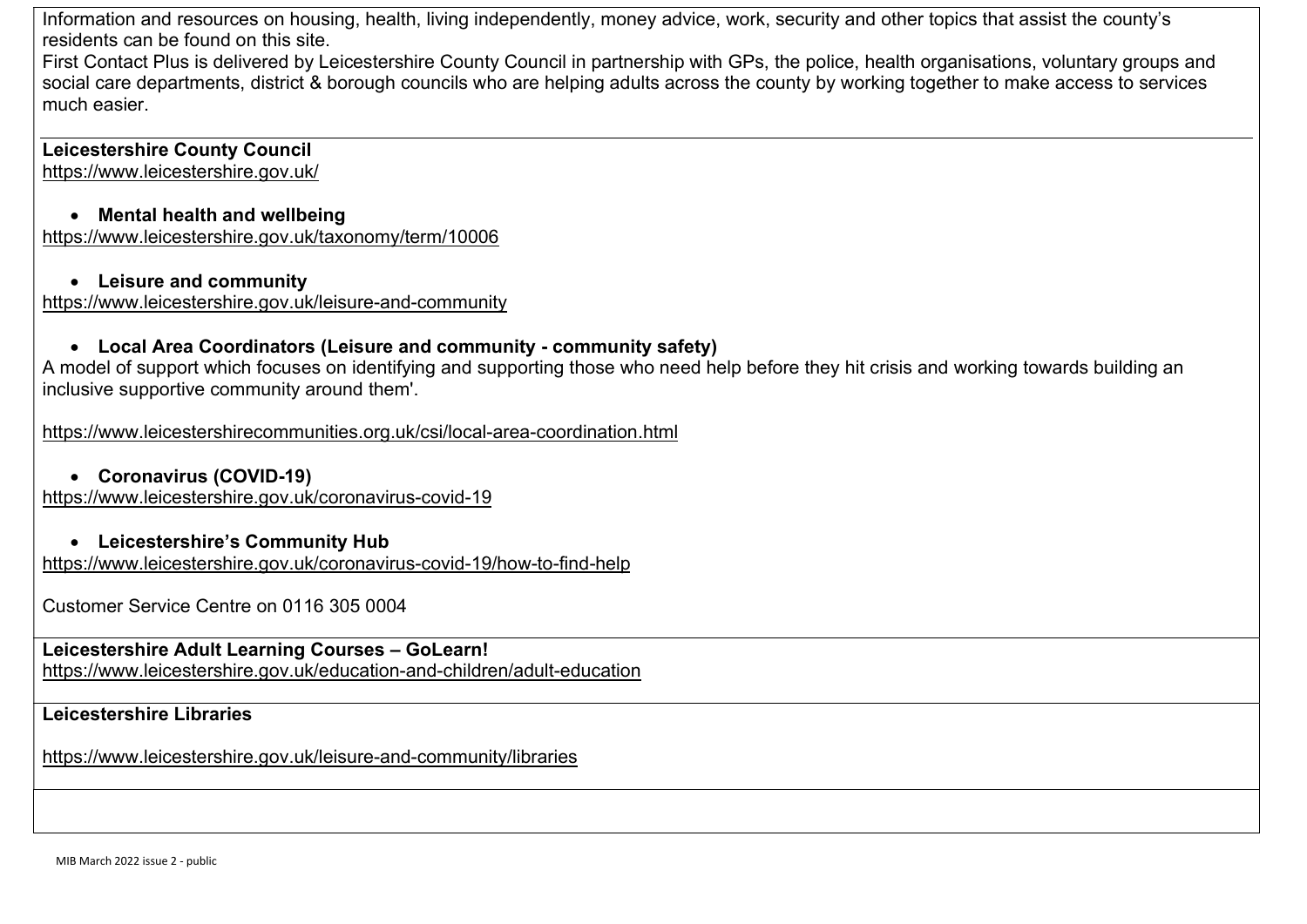North West Leicestershire District Council – Community Focus https://www.nwleics.gov.uk/pages/community\_focus

The Community Focus team works with parish and town councils, community groups and organisations and other district council services to enhance communities and services in North West Leicestershire. 01530 454627 or email community.focus@nwleicestershire.gov.uk

North West Leicestershire District Council https://www.nwleics.gov.uk/

Leisure Services https://www.nwleics.gov.uk/pages/leisure

## Health and Wellbeing

The Health and Wellbeing Team provides opportunities for the whole community to be more active and improve their health and wellbeing, specifically targeting those that are inactive and those who have or are at risk of health issues that can be improved through being active. In addition, our Health Improvement offer co-ordinates partners across the district in order to improve health generally through the delivery of the NWL Health and Wellbeing Strategy.

North West Leicestershire District Council - Support for Communities and Residents (COVID-19) https://www.nwleics.gov.uk/pages/coronavirus\_support\_for\_communities\_and\_residents

Customer services – 01530 454545

### Voluntary Action Leicestershire

https://valonline.org.uk/ 0116 257 5050

VAL provides advice, support and training to charities and community groups across Leicester and Leicestershire. The Voluntary Sector Support Team is funded by Leicester City Council and Leicestershire County Council to support the local Voluntary, Community and Social Enterprise (VCSE) sector.

For Economic Growth funding (including funding for businesses and EU funding opportunities), please go to the LLEP website. For Funding specifically related to supporting organisations through the Covid -19 Pandemic please go to Funding – Covid 19

#### Enrych

https://www.enrych.org.uk/

Enrych is a registered charity working across many areas including Leicestershire & Derbyshire. They provide leisure and learning opportunities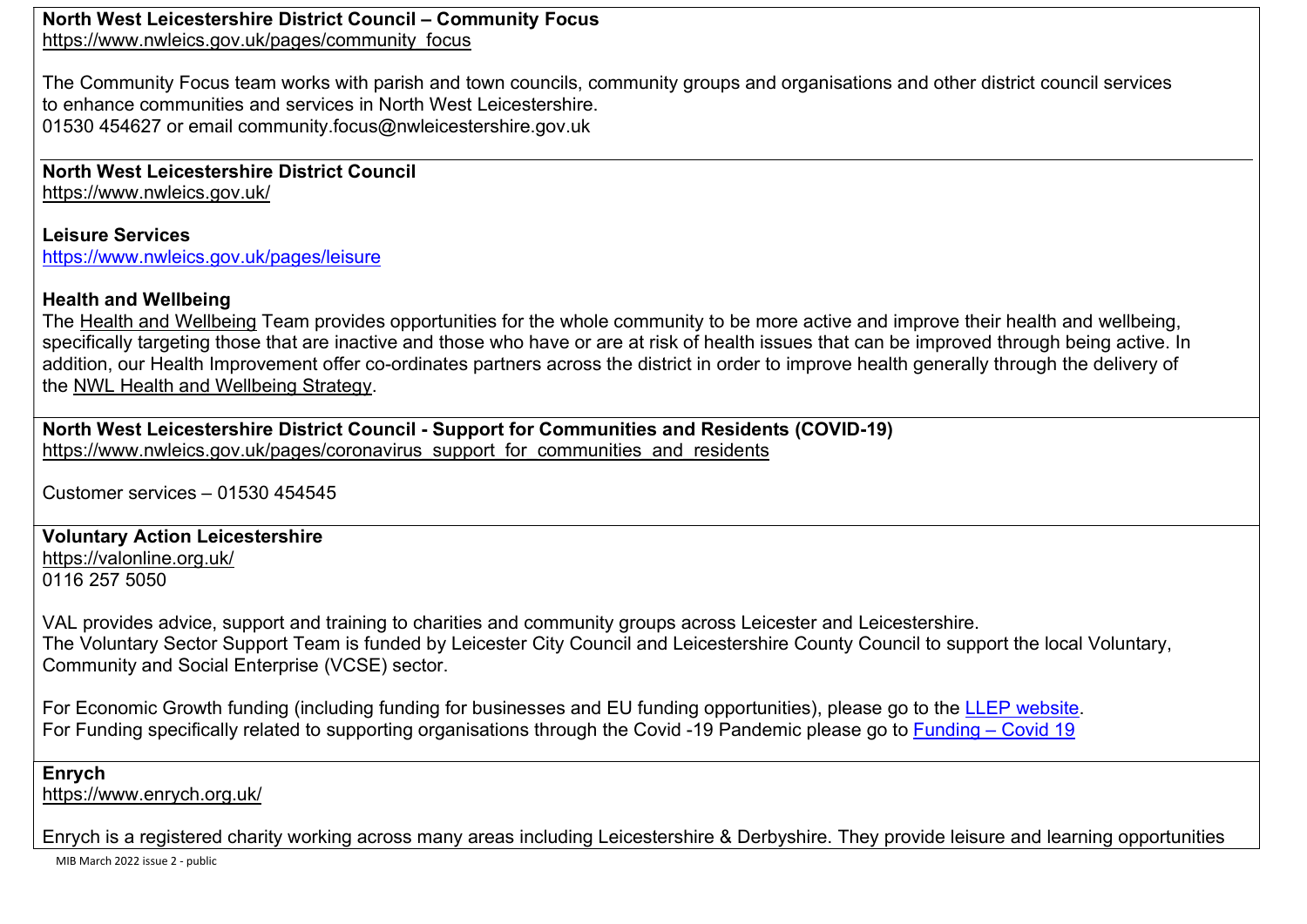and 1-2-1 PA support for adults living with physical and learning disabilities, poor mental health and those who are socially isolated. The services currently on offer are:

- Personal Assistant Support Service
- Volunteer Befriending Service
- Activities & Events
- Digital Inclusion Service

Telephone: 01530 832926 Email: hello@enrych.org.uk

NHS Leicestershire Partnership NHS Trust https://www.leicspart.nhs.uk/

Community and mental health services for Leicester, Leicestershire and Rutland

Leicestershire Recovery College - https://www.leicspart.nhs.uk/service/leicestershire-recovery-college/

Leicestershire Recovery College, run by Leicestershire Partnership NHS Trust, offers recovery-focused courses and resources to support the mental wellbeing of people aged 18 and over who have experience of mental ill health.

Voluntary Action South Leicestershire https://vasl.org.uk/services/support-for-carers-leicestershire/

VASL is a local charity providing services and support across Harborough District and Leicestershire. They are based in Market Harborough, and also provide many services across Broughton Astley, Lutterworth, Kibworth and Fleckney. The Support for Carers Leicestershire service is delivered across Leicestershire county, and we have groups in Blaby, Charnwood, Hinckley and Bosworth, Oadby and Wigston, and North West Leicestershire - https://www.supportforcarers.org/your-area/in/north-west-leicestershire

# The Marlene Reid Centre

https://www.mrc.uk.net/

MRC Community Action is a well-established non-profit community charity, based in the heart of Coalville to support the local people in and around North West Leicestershire through providing accessible community facilities, services and positive social involvement.

## Hospice Hope

https://www.hospicehope.org.uk/